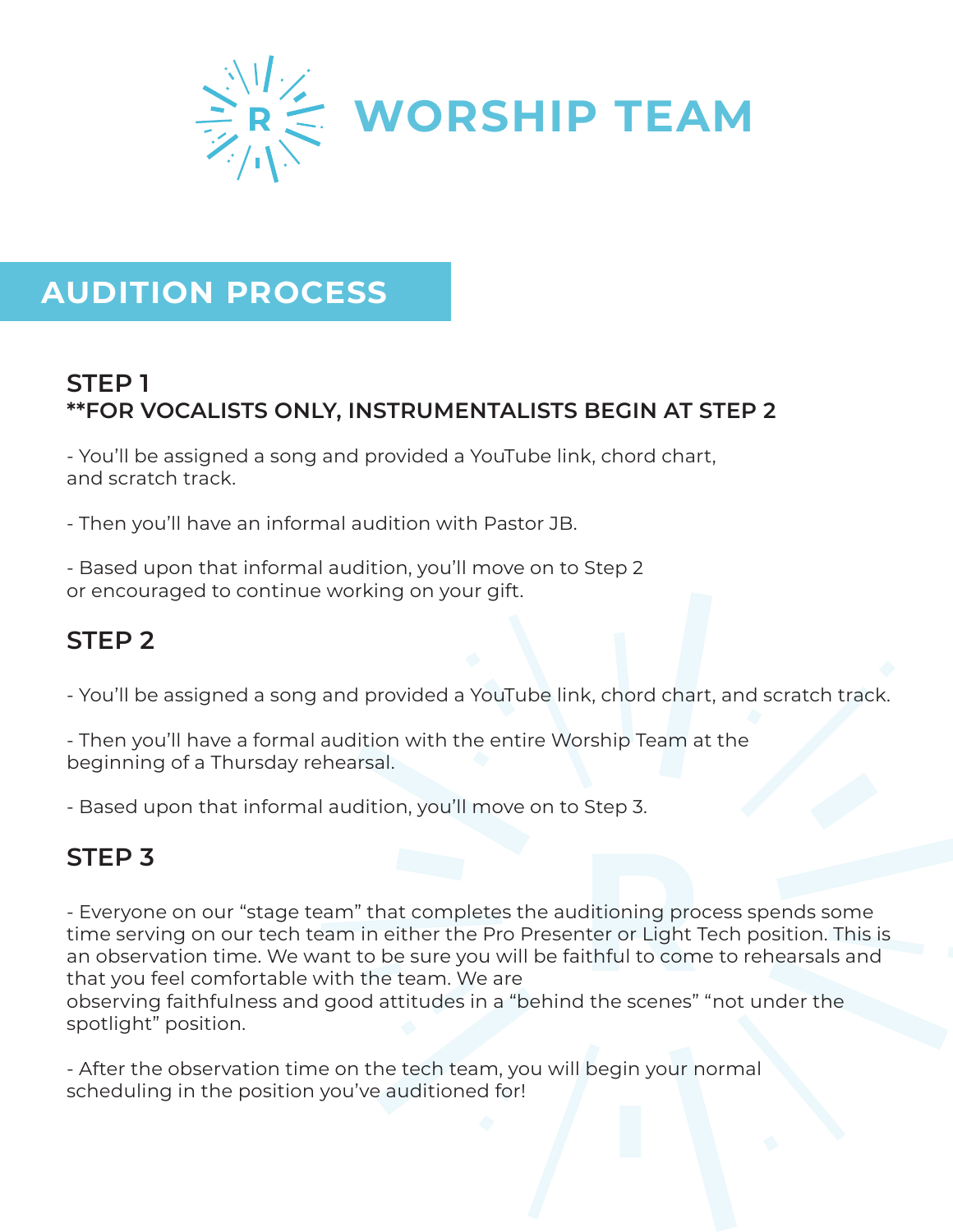# **TEAM ROLES**

# **ALL TEAM MEMBERS**

- Practice throughout the week to better their gifting.

- Attend weekly rehearsals for their scheduled week (Thursday & Sunday morning).

- Help lead the Body at Radiant Life in Worship on Sunday mornings.

- Be willing to express outward forms of worship, as lead by the Holy Spirit (clapping, hand raising, etc).

- ALL Instrumentalists need to fully understand song dynamic (Pockets/Diamonds) and be familiar with their equipment.

#### **VOCALISTS**

- Be willing to learn to "hear" harmony parts and pitch (Flat or Sharp).

#### **BASS**

# **LEAD GUITAR**

# **2ND GUITAR**

- Play a unique instrument and/or capoed part independent of the lead rhythm guitar.

- Learn chord and employ unique/alternate chord voicing.

- Practice different chord voicing to add dynamic.

#### **DRUMS**

- Needs to be able to play with a click track.

## **AUX PERCUSSION**

- Needs to be proficient in numerous aux percussion instruments including but not limited to: shakers, chimes, tambourine, djembe, and cajon.

## **KEYS/PIANO/PADS**

- Needs to be able to play improvisational in a given key.